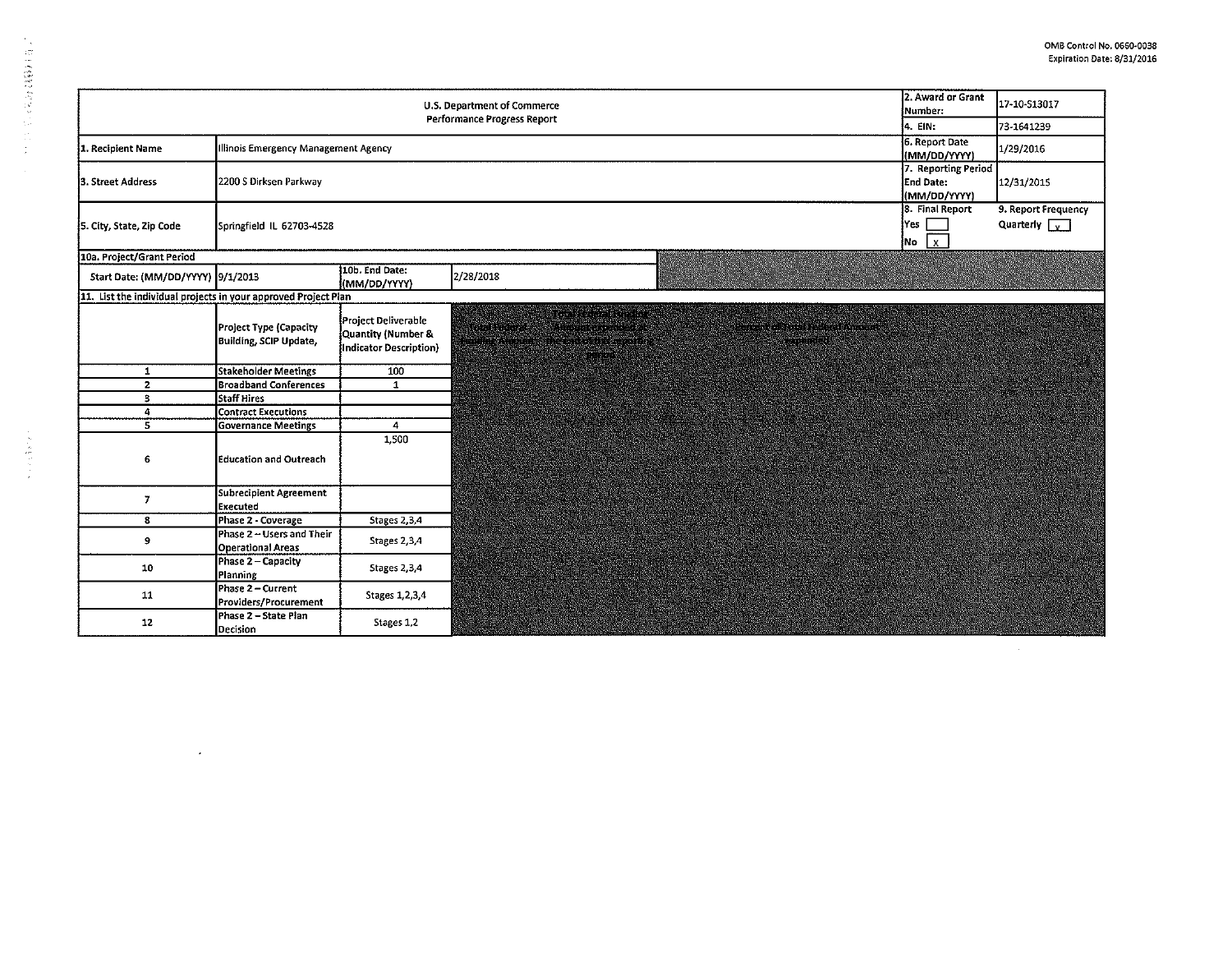11a. Describe your progress meeting each major activity/milestone approved in the Baseline Report for this project; any challenges or obstacles encountered and mitigation strategies you have employed; planned major activities for the next quarter; and any additional project milestones or information. lla. Milestone Activities:

• Outreach continues with targeted deliveries as well as presentations at lotallllinois organizations.

• Continuing Education and Outreach attending various Public Safety Conferences and presenting FirstNet.

**Phase II Activities- Looked through data the State already collects and retrofit into useable form for FirstNet - This helped determine Coverage Needs as well As User and Operation Areas** 

• Conf call with the Deputy Governor regarding next steps for State Leadership and what is coming in 2016- Dec

Describe your progress meeting each major activity/milestone approved in the Baseline Report for this project; any challenges or obstacles encountered and mitigation strategies you have employed; planned major activities for the next quarter; and any additional project milestones or information.

Activities October 1- December 31201S

•Presented at IPWMAN (Illinois Public Works Mutual Aid Network) Conference Oct 28- 53 attendees for 1 hour

• Presented at IPSTA (lllinios Public Safety Telecommunications Assoc) Conference Nov 2-30 attendees for 1.5 hours

• Attended FirstNet SPOC Meeting in Boulder, Colorado Oct 6-8 2015

• Attended the Illinois Digital Government Summit -Springfield Nov 19-20

• Attended STARCOM21 Ad Sub meeting and presented FirstNet update Dec 16-17 attendees for 1 hour

• Presented at the Township Officials of Illiinois Conference - Springfield Nov 8-9

• Auxiliary Meetings

Listen in on FirstNet Board meeting- Quarterly

RECCWG (Regional Emergency Communications Coordinating Work Groups)- Monthly (Oct, Nov, Dec)

Monthly Meetings with Region V PSBN (Dec)

Monthly !LEAS (Illinois Law Enforcement Alarm Systems) Staff meetings (Oct, Nov, Dec)

• FirstNet Programmatic Update Sessions

Monthly(3)

Quarterly (1)

• Governance Meetings

Illinois Terrorism Task Force Public Safety Broadband Task Force Monthly Meetings (Oct, Nov)

Statewide lnteroperability Executive Committee (SIEC) Monthly Meetings (Oct, Nov)

• Leadership Meetings

Monthly Meetings with State Chief Information Officer & State Technology Officer Oct, Nov

Weekly Core Team Project Calls -7 meetings

Webinar for SPOC's (quarterly)

FirstNet Public Safety Briefing Webinar

All statutory deliverables due to FirstNet have been completed on time. The Illinois team has a significant amount of Budget remaining and the team is formulating strategies for spending down additional funds. The team is minute produced video describing future use potential of FirstNet for various disciplines. Outreach continues, We are setting up all our outreach sessions from 2016. The team is transitioning into managing upward within th had a conference call with ether Deputy Governor about FirstNet. We are in the process of scheduling a face-to-face meeting with the Lt Governor for Jan/Feb of 2016. Our goal is to pave the way for the Opt-in/Opt out decis leadership is not caught off guard in 2017 when decisions will need to be made. The State Procurement division (CMS) is preparing an Opt-out RFI which will be issued very shortly. We just finished updating our Project Webs (www.FirstNet.illinois.gov). Also planning and Stratgey Sessions with our Neighboring States in Region V continues on a monthly basis.

11b. If the project team anticipates requesting any changes to the approved Baseline Report in the next quarter, describe those below. Note that any substantive changes to the Baseline Report must be approved by the Department of Commerce before implementation.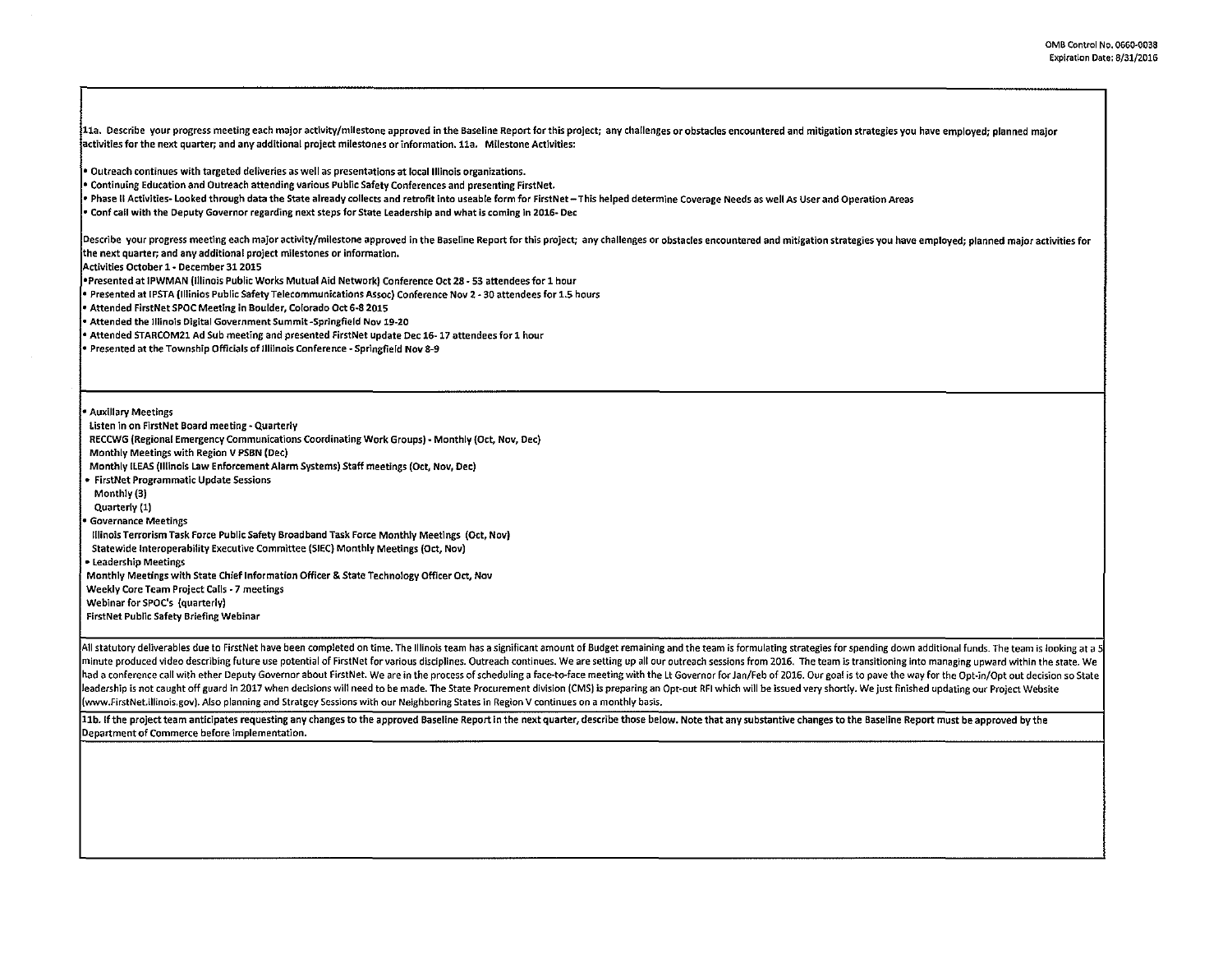$\sim 10^7$ 

 $\sim$ 

| 11c. Provide any other information that would be useful to NTIA as it assesses this project's progress.                                                                    |                                                       |  |                                                                                                                                                                               |                      |                 |                   |                 |                            |                             |  |
|----------------------------------------------------------------------------------------------------------------------------------------------------------------------------|-------------------------------------------------------|--|-------------------------------------------------------------------------------------------------------------------------------------------------------------------------------|----------------------|-----------------|-------------------|-----------------|----------------------------|-----------------------------|--|
| . Illinois FirstNet Website http://www.illinois.gov/firstnet is operational and updated                                                                                    |                                                       |  |                                                                                                                                                                               |                      |                 |                   |                 |                            |                             |  |
| • Mailing Quarterly Illinois FirstNet Newsletters for Stakeholders                                                                                                         |                                                       |  |                                                                                                                                                                               |                      |                 |                   |                 |                            |                             |  |
| • Weekly Staff Meetings with Illinois FirstNet team and Monthly meetings                                                                                                   |                                                       |  |                                                                                                                                                                               |                      |                 |                   |                 |                            |                             |  |
| * Local Outreach is complete and continuing Education and Outreach when requested and presenting at various Public Safety Conferences.                                     |                                                       |  |                                                                                                                                                                               |                      |                 |                   |                 |                            |                             |  |
| • Prepared detailed responses to the various NTIA Request for Comments as it relates to defining emergency responders for FirstNet.                                        |                                                       |  |                                                                                                                                                                               |                      |                 |                   |                 |                            |                             |  |
| The team is fully staffed and delivering all statutory elements as requested by FirstNet and NTIA.                                                                         |                                                       |  |                                                                                                                                                                               |                      |                 |                   |                 |                            |                             |  |
| *Preparation, research and preparing for submittal of our Phase II data collection comprised most of our time this quarter. We sucessfully submitted our data to FirstNet. |                                                       |  |                                                                                                                                                                               |                      |                 |                   |                 |                            |                             |  |
| 11d. Describe any success stories or best practices you have identified. Please be as specific as possible.                                                                |                                                       |  |                                                                                                                                                                               |                      |                 |                   |                 |                            |                             |  |
| . Engaging with the Electric and Telephone cooperatives continues                                                                                                          |                                                       |  |                                                                                                                                                                               |                      |                 |                   |                 |                            |                             |  |
| • Engaging with the IL Universities and Carriers about public/private Partnerships                                                                                         |                                                       |  |                                                                                                                                                                               |                      |                 |                   |                 |                            |                             |  |
| · Leadership Support - Engagement with State Leadership[Early on. Monthly Meetings with State CIO and CTO                                                                  |                                                       |  |                                                                                                                                                                               |                      |                 |                   |                 |                            |                             |  |
| . Our State Project plan has been used by many other States. We have presented our outreach plan on a national level mutiple times.                                        |                                                       |  |                                                                                                                                                                               |                      |                 |                   |                 |                            |                             |  |
| · Our 120 Members Multi-Discipline/Multi-Jurisdictional stakeholder group meets every month,                                                                               |                                                       |  |                                                                                                                                                                               |                      |                 |                   |                 |                            |                             |  |
| 12. Personnel                                                                                                                                                              |                                                       |  |                                                                                                                                                                               |                      |                 |                   |                 |                            |                             |  |
| 12a. If the project is not fully staffed, describe how any lack of staffing may impact the project's time line and when the project will be fully staffed.                 |                                                       |  |                                                                                                                                                                               |                      |                 |                   |                 |                            |                             |  |
|                                                                                                                                                                            |                                                       |  |                                                                                                                                                                               |                      |                 |                   |                 |                            |                             |  |
|                                                                                                                                                                            |                                                       |  |                                                                                                                                                                               |                      |                 |                   |                 |                            |                             |  |
|                                                                                                                                                                            |                                                       |  |                                                                                                                                                                               |                      |                 |                   |                 |                            |                             |  |
| 12b. Staffing Table                                                                                                                                                        |                                                       |  |                                                                                                                                                                               |                      |                 |                   |                 |                            |                             |  |
| <b>Job Title</b>                                                                                                                                                           |                                                       |  | Project (s) Assigned<br>Change                                                                                                                                                |                      |                 |                   |                 |                            |                             |  |
| Grant Program Manager-Bob                                                                                                                                                  |                                                       |  |                                                                                                                                                                               |                      |                 |                   |                 |                            |                             |  |
| Evans                                                                                                                                                                      | 75                                                    |  | Point of Contact for State Administrative Agency (Illinois Emergency Management Agency) and Liaison with National Telecommunications and<br>Information Administration (NTIA) |                      |                 |                   |                 |                            |                             |  |
|                                                                                                                                                                            |                                                       |  |                                                                                                                                                                               |                      |                 |                   |                 |                            |                             |  |
|                                                                                                                                                                            |                                                       |  |                                                                                                                                                                               |                      |                 |                   |                 |                            |                             |  |
|                                                                                                                                                                            |                                                       |  |                                                                                                                                                                               |                      |                 |                   |                 |                            |                             |  |
|                                                                                                                                                                            |                                                       |  |                                                                                                                                                                               |                      |                 |                   |                 |                            |                             |  |
| 13. Subcontracts (Vendors and/or Subrecipients)                                                                                                                            |                                                       |  |                                                                                                                                                                               |                      |                 |                   |                 |                            |                             |  |
| 13a. Subcontracts Table - include all subcontractors. The totals from this table must equal the "Subcontracts Total" in Question 14f.                                      |                                                       |  |                                                                                                                                                                               |                      |                 |                   |                 |                            |                             |  |
|                                                                                                                                                                            |                                                       |  | <b>Type</b>                                                                                                                                                                   |                      | <b>Contract</b> |                   |                 | <b>Total Federal Funds</b> | <b>Total Matching Funds</b> |  |
| Name                                                                                                                                                                       | <b>Subcontract Purpose</b>                            |  | (Vendor/Subrec.)                                                                                                                                                              | RFP/RFQ Issued (Y/N) | Executed        | <b>Start Date</b> | <b>End Date</b> | Allocated                  | Allocated                   |  |
|                                                                                                                                                                            |                                                       |  |                                                                                                                                                                               |                      | (Y/N)           |                   |                 |                            |                             |  |
|                                                                                                                                                                            |                                                       |  |                                                                                                                                                                               | Y                    | Y               | 9/10/2013         | 2/28/2018       | \$1,373,470.00             | \$0.00                      |  |
|                                                                                                                                                                            | 80% of SWIC (Joe Galvin) time dedicated to SLIGP,     |  |                                                                                                                                                                               |                      |                 |                   |                 |                            |                             |  |
|                                                                                                                                                                            | Technical System Architect (Bill Springer), Data      |  |                                                                                                                                                                               |                      |                 |                   |                 |                            |                             |  |
| Illinois Law Enforcement                                                                                                                                                   | Analyst (Dan Meske), Grant and Travel coordinator     |  |                                                                                                                                                                               |                      |                 |                   |                 |                            |                             |  |
| Alarm System (ILEAS)                                                                                                                                                       | (Lori Bell) personnel, travel, statewide and regional |  | Sub-recipient                                                                                                                                                                 |                      |                 |                   |                 |                            |                             |  |
|                                                                                                                                                                            | conferences, meeting expenses, printing, office       |  |                                                                                                                                                                               |                      |                 |                   |                 |                            |                             |  |
|                                                                                                                                                                            | supplies, technology and                              |  |                                                                                                                                                                               |                      |                 |                   |                 |                            |                             |  |
|                                                                                                                                                                            | management/administration                             |  |                                                                                                                                                                               |                      |                 |                   |                 |                            |                             |  |
|                                                                                                                                                                            |                                                       |  |                                                                                                                                                                               |                      |                 |                   |                 |                            |                             |  |
|                                                                                                                                                                            |                                                       |  |                                                                                                                                                                               |                      |                 |                   |                 |                            |                             |  |
|                                                                                                                                                                            |                                                       |  |                                                                                                                                                                               |                      |                 |                   |                 |                            |                             |  |
|                                                                                                                                                                            |                                                       |  |                                                                                                                                                                               |                      |                 |                   |                 |                            |                             |  |
| 13b. Describe any challenges encountered with vendors and/or subrecipients.                                                                                                |                                                       |  |                                                                                                                                                                               |                      |                 |                   |                 |                            |                             |  |
|                                                                                                                                                                            |                                                       |  |                                                                                                                                                                               |                      |                 |                   |                 |                            |                             |  |
| None to report this quarter                                                                                                                                                |                                                       |  |                                                                                                                                                                               |                      |                 |                   |                 |                            |                             |  |
|                                                                                                                                                                            |                                                       |  |                                                                                                                                                                               |                      |                 |                   |                 |                            |                             |  |

 $\sim$